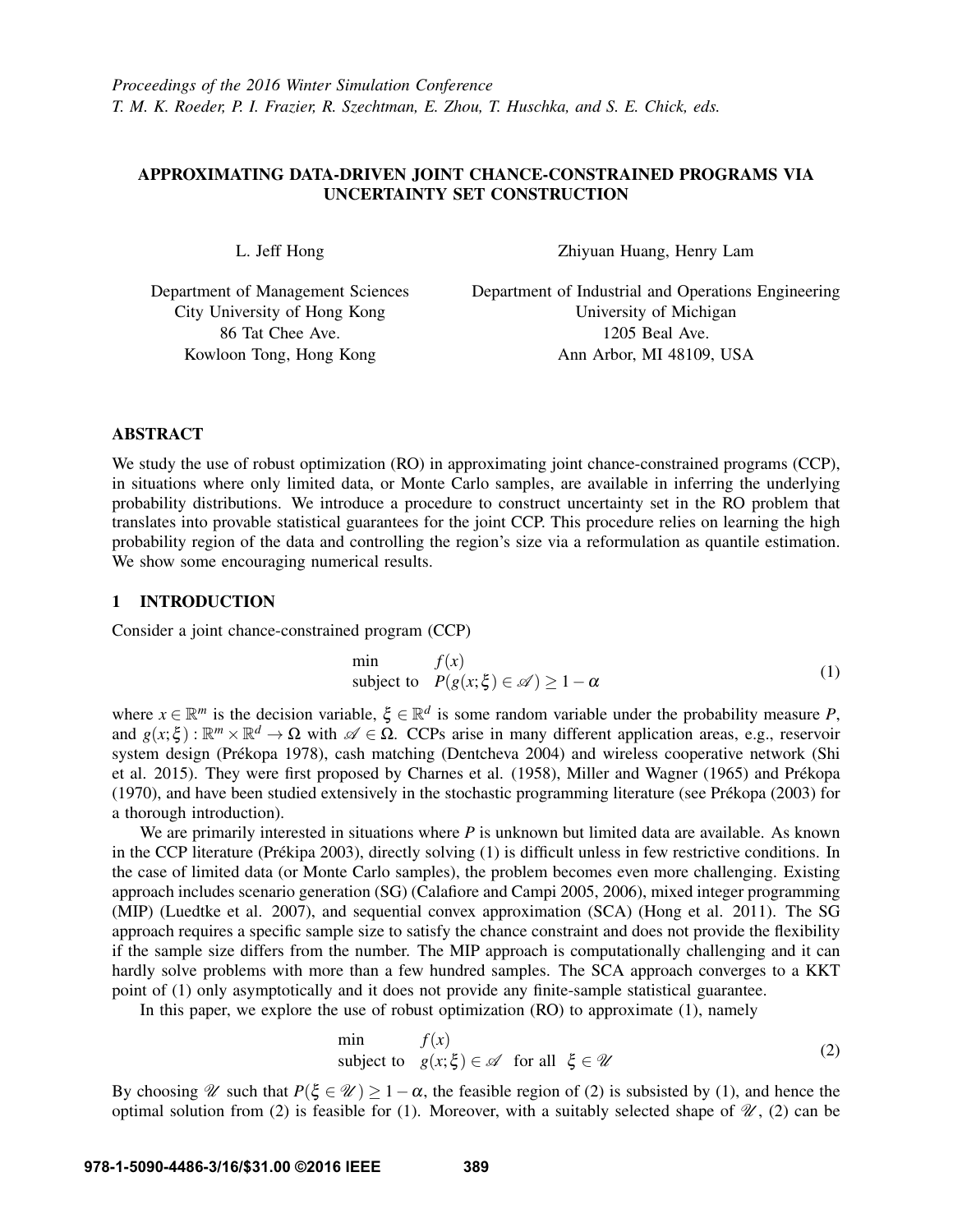reformulated into a tractable optimization program, and thus provides a tractable upper approximation for (1).

The idea of using RO to approximate CCP has been suggested in the RO literature (see, for instance, the monograph of Ben-Tal et al. (2009)). In this literature, the size of the uncertainty set  $\mathcal U$  is commonly calibrated via the use of concentration bounds that take into account information of the random object  $\xi$ (e.g., support, mean, variance etc.), which is often loose in practice. Our goal is to study a new approach for constructing  $\mathscr U$  in a way that can ensure a prescribed level of statistical guarantees, and moreover follows closely the geometry of the data, thus resulting in tight upper approximation. As our analysis reveals, our approach tends to require much less samples than SG in achieving a similar level of statistical accuracy, and shows competitive numerical performance regarding optimality.

### 2 TWO-PHASE PROCEDURE IN CONSTRUCTING UNCERTAINTY SETS

We introduce our procedure to construct  $\mathcal{U}$ . We assume a given i.i.d. data set  $D = \{\xi_1, \ldots, \xi_n\}$ , where  $\xi_i \in \mathbb{R}^d$  are sampled under *P*. Our basic requirement is that  $\mathcal{U} = \mathcal{U}(D)$  is a 1 -  $\alpha$  prediction set for *P*, with a prescribed level of confidence  $1-\beta$ . In other words,

$$
P_D(P(\xi \in \mathcal{U}(D)) \ge 1 - \alpha)) \ge 1 - \beta \tag{3}
$$

where  $P_D(\cdot)$  is the probability taken with respect to the data *D*. This basic requirement clearly translates to the implication that the optimal solution of (2) is feasible for (1) with confidence  $1-\beta$ .

Note that (3) only focuses on feasibility guarantee for (1), and the resulting solution, even though feasible, can be very conservative. This issue can be alleviated via judiciously choosing  $\mathcal U$  in two aspects: 1) We prefer W such that  $P(\xi \in \mathcal{U}(D))$  is close to, not just larger than,  $1-\alpha$  with high confidence. 2) We prefer  $\mathscr U$  that has smaller volume. Note that this leads to a larger feasible region in (2), which in turn results in a less conservative approximation to (1). Also note that, with a fixed  $\alpha$ , a small  $\mathcal U$  means a  $\mathcal U$ that contains a high probability region of  $ξ$ .

The above discussion motivates us to propose a two-phase strategy in constructing  $\mathscr U$ . We first split the data *D* into two groups, denoted  $D_1$  and  $D_2$ , with sizes  $n_1$  and  $n_2$  respectively. Say  $D_1 = \{\xi_1^1, \dots, \xi_{n_1}^1\}$ and  $D_2 = \{\xi_1^2, \ldots, \xi_{n_2}^2\}$ . These two data groups are used in the following two phases:

Phase 1 We use  $D_1$  to calibrate the shape of the high probability region with tractable geometric tools. Two common choices are:

- 1. *Ellipsoid:* Take the sample mean  $\mu$  of  $D_1$  and some covariance matrix  $\Sigma$ , e.g., the sample covariance matrix, diagonalized covariance matrix, or identity matrix. Set the shape as  $(\xi - \mu)'\Sigma^{-1}(\xi - \mu) \le \rho$ for some  $\rho > 0$ .
- 2. *Polytope:* Form a convex hull of the data in  $D_1$ , or alternately, a convex hull of the data that leaves out  $\lfloor n_1\alpha \rfloor$  of *D*<sub>1</sub> that are in the "periphery", e.g. having the smallest Tukey depth (e.g., Serfling (2002) and Hallin et al. (2010)). This results in a polytope represented by  $\mathscr{S} = {\xi : a'_i \xi \le b_i, i = 1, ..., m}$ where  $a_i \in \mathbb{R}^d$  and  $b_i \in \mathbb{R}$ .

Phase 2 We use  $D_2$  to calibrate the size of the uncertainty set so that it satisfies (3) and moreover  $P(\xi \in \mathcal{U}(D)) \approx 1-\alpha$  with high confidence. To do so, we first express our geometric shape calibrated in Phase 1 in the form  $\{\xi : t(\xi) \leq s\}$ , where  $t(\cdot) : \mathbb{R}^d \to \mathbb{R}$  is a transformation mapping from the space of  $\xi$ to  $\mathbb{R}$ , and  $s \in \mathbb{R}$ . For the two geometric shapes we have considered above,

- 1. *Ellipsoid:* We set  $t(\xi) = (\xi \mu)'\Sigma^{-1}(\xi \mu)$ .
- 2. *Polytope:* Find a point (e.g. the Chebyshev center (Boyd and Vandenberghe 2004)), say  $\mu$ , in  $\mathcal{S}^{\circ}$ , the interior of  $\mathscr{S}$ . Let  $\overline{1}$

$$
t(\xi) = \max_{i=1,...,m} \frac{a'_i(\xi - \mu)}{b_i - a'_i \mu}
$$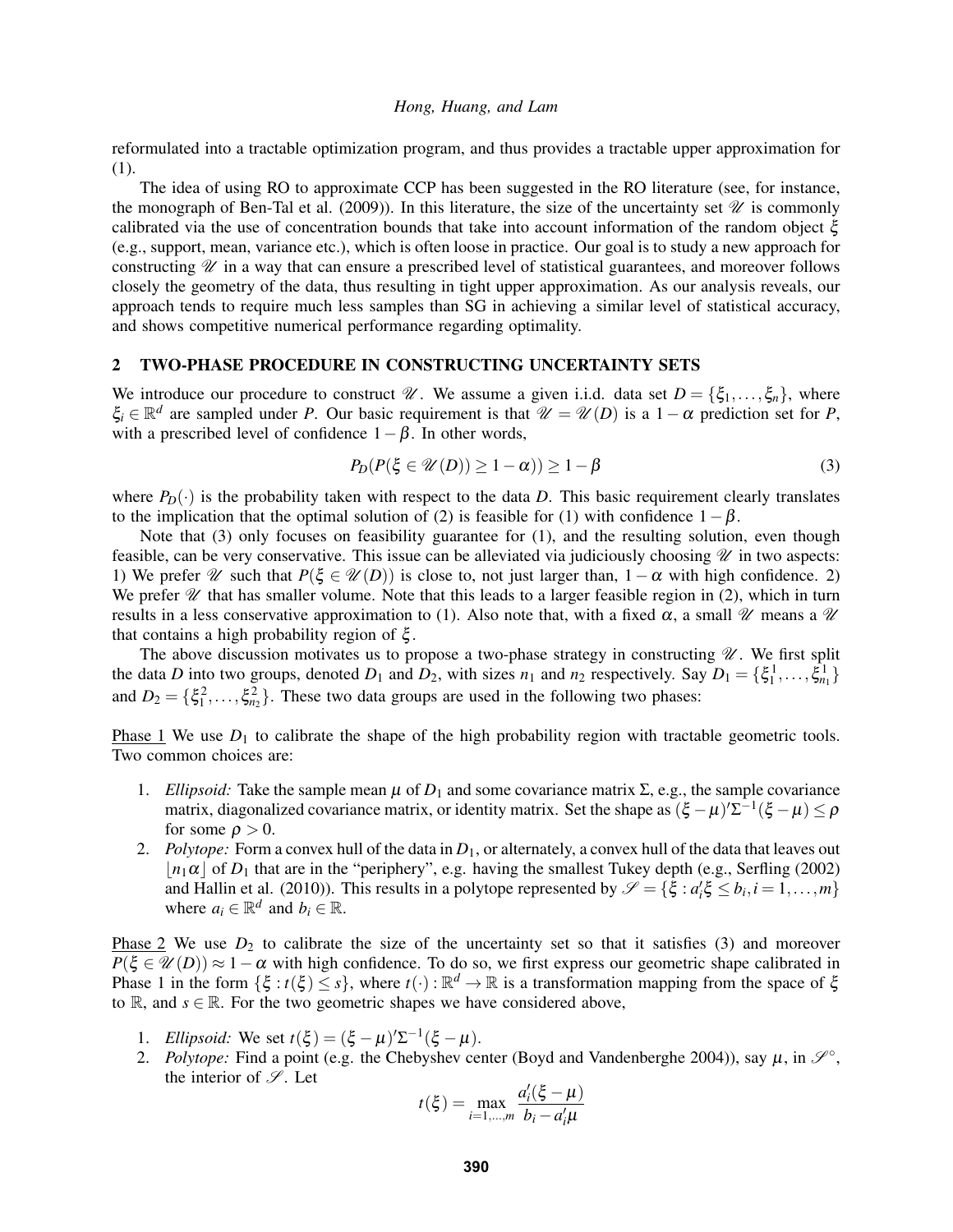which is well-defined since  $\mu \in \mathcal{S}^{\circ}$ . Note that  $\{\xi : t(\xi) \leq 1\}$  is equivalent to  $\mathcal{S}$  defined above.

Our key step is to choose the value of *s* in the representation  $\{\xi : t(\xi) \leq s\}$ . We use the following lemma:

**Lemma 1** Let  $Y_1, \ldots, Y_n$  be i.i.d. continuous data in R. Let  $Y_{(1)} < Y_{(2)} < \cdots < Y_{(n)}$  be the ordered statistics. A 1 -  $\beta$  confidence upper bound for the *γ*-quantile of the underlying distribution is  $Y_{(r^*)}$ , where

$$
r^* = \min\left\{r : \sum_{k=0}^{r-1} \binom{n}{k} \gamma^k (1-\gamma)^{n-k} \ge 1-\beta\right\}
$$

If  $\sum_{k=0}^{n-1} \binom{n}{k}$  $\int_{k}^{n} \gamma^{k} (1 - \gamma)^{n-k} < 1 - \beta$ , then none of the *Y*<sub>(*r*)</sub>'s is a valid confidence upper bound.

Similarly, a 1 –  $\beta$  confidence lower bound for the *γ*-quantile of the underlying distribution is  $Y_{(r_*)}$ , where

$$
r_* = \max\left\{r : \sum_{k=r}^n \binom{n}{k} \gamma^k (1-\gamma)^{n-k} \ge 1-\beta\right\}
$$

If  $\sum_{k=1}^{n} \binom{n}{k}$  $\chi_k^n$ )  $\gamma^k (1 - \gamma)^{n-k} < 1 - \beta$ , then none of the *Y*<sub>(*r*)</sub>'s is a valid confidence lower bound.

*Proof.* Let *q*<sup>γ</sup> be the γ-quantile. Consider

$$
P(Y_{(r)} \ge q_\gamma) = P(\le r - 1 \text{ of the data } \{Y_1, \dots, Y_n\} \text{ are } < q_\gamma)
$$
  
= 
$$
\sum_{k=0}^{r-1} {n \choose k} F(q_\gamma)^k \bar{F}(q_\gamma)^{n-k}
$$
  
= 
$$
\sum_{k=0}^{r-1} {n \choose k} \gamma^k (1 - \gamma)^{n-k}
$$

by the definition of  $q_{\gamma}$ . Hence any *r* such that  $\sum_{k=0}^{r-1} \binom{n}{k}$  $\chi_k^n$ )  $\gamma^k (1 - \gamma)^{n-k} \geq 1 - \beta$  is a  $1 - \beta$  confidence upper bound for  $q_{\gamma}$ , and we pick the smallest one. Note that if  $\sum_{k=0}^{r-1} \binom{n}{k}$  $\int_{k}^{n} \gamma^{k} (1 - \gamma)^{n-k} < 1 - \beta$  for all *r*, then none of the  $Y(r)$  is a valid confidence upper bound.

Similarly, we have

$$
P(Y_{(r)} \le x_p) = P(\ge r \text{ of the data } \{Y_1, \dots, Y_n\} \text{ are } \le q_\gamma)
$$
  
= 
$$
\sum_{k=r}^n \binom{n}{k} F(q_\gamma)^k \overline{F}(q_\gamma)^{n-k}
$$
  
= 
$$
\sum_{k=r}^n \binom{n}{k} \gamma^k (1-\gamma)^{n-k}
$$

by the definition of  $q_{\gamma}$ . Hence any *r* such that  $\sum_{k=r}^{n} \binom{n}{k}$  $\left( \frac{n}{k} \right) \gamma^k (1 - \gamma)^{n-k} \geq 1 - \beta$  will be a  $1 - \beta$  confidence lower bound for  $q_{\gamma}$ , and we pick the largest one. Note that if  $\sum_{k=r}^{n} \binom{n}{k}$  $\int_{k}^{n} \gamma^{k} (1 - \gamma)^{n-k} < 1 - \beta$  for all *r*, then none of the  $Y(r)$  is a valid confidence lower bound.

 $\Box$ 

Using Lemma 1, with  $t(\cdot)$  defined using  $D_1$ , we consider the one-dimensional transformed Phase 2 data  $t(\xi_1^2),...,t(\xi_n^2)$ . Order them as  $t(\xi_{(1)}^2) < ... < t(\xi_{(n_2)}^2)$ . Set  $s = t(\xi_{(r^*)}^2)$ , where

$$
r^* = \min\left\{r : \sum_{k=0}^{r-1} {n \choose k} (1-\alpha)^k \alpha^{n-k} \ge 1-\beta\right\}
$$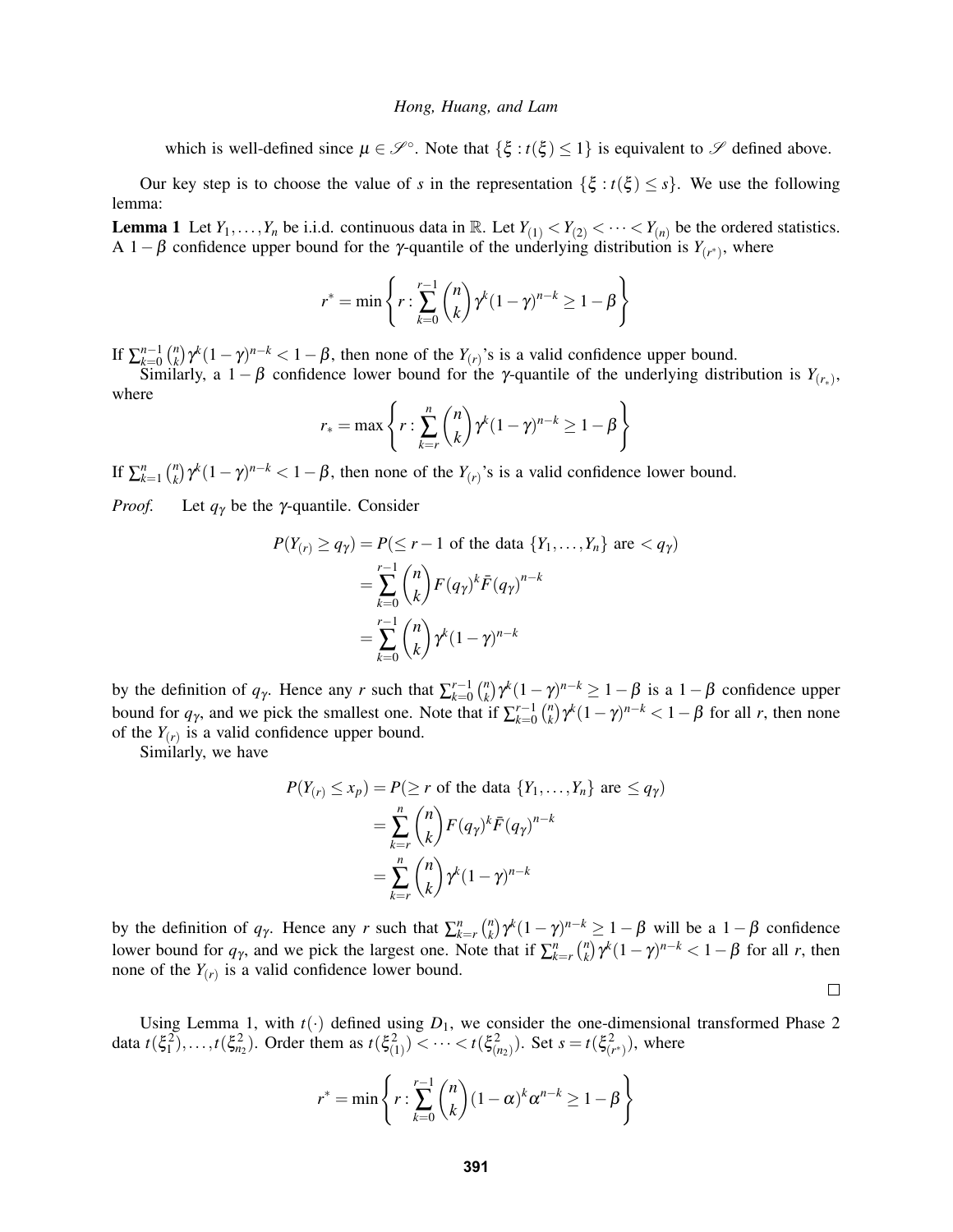The set  $\mathcal{U} = {\xi : t(\xi) \le s}$  now satisfies (3).

Note that Lemma 1 indicates that  $n_2$  need to satisfy  $\sum_{k=0}^{n_2-1} {n_2 \choose k} \gamma^k (1-\gamma)^{n_2-k} \geq 1-\beta$ , otherwise no valid confidence upper bound would exist. The choice of *s* above is the smallest among all ordered statistics  $t(\xi^2(r))$  that can provide the guarantee (3). It makes  $P_D(P(\xi \in \mathcal{U}) \approx 1-\alpha) \geq 1-\beta$  when  $n_2$  is large. For any finite sample, this choice of *s* can be complemented by the number  $t(\xi^2(r_*)$  with

$$
r_* = \max\left\{r : \sum_{k=r}^n \binom{n}{k} (1-\alpha)^k \alpha^{n-k} \ge 1-\beta\right\}
$$

which, according to Lemma 1 again, provides a lower bound on the size of the uncertainty set in covering 1−α portion of  $\xi$  with confidence 1−β.

## 3 VISUALIZATION OF UNCERTAINTY SETS

We have mentioned two choices of uncertainty sets, ellipsoidal and polyhedral. This section visualizes their coverage on the data and also shows some numerical performance. Note that the shape of the uncertainty set does not affect the statistical validity enforced by (3). However, choosing an appropriate shape provides a better solution in terms of optimization. Moreover, it could avoid some computation issues, such as encountering singular covariance matrices.

Throughout this section we consider  $\xi$  generated from a bivariate normal distribution with mean  $\mu = [1,2]$  and covariance  $\Sigma = [2.5, 0.5; 0.5, 1]$ . We use a sample size  $N = 300$ , and use  $n_1 = 150$  and  $n_2 = 150$  for Phases I and II. The chance constraint parameter and the confidence level is  $\alpha = 0.05$  and  $\beta = 0.05$  respectively.

For each experiment that corresponds to a specific geometric shape, we generate 1,000 different data sets of size N, and uses our uncertainty set generation procedure to get  $1,000 \mathcal{U}'$ 's. To assess the coverage of each  $\mathcal{U}$ , we independently generate 10,000 data points from the same distribution to estimate  $\tilde{\alpha} = \hat{P}(\xi \notin \mathcal{U})$ . We then estimate the mean set prediction probability  $\hat{\alpha}$  as the average of all 1,000  $\tilde{\alpha}$ 's, and  $\hat{\beta} = \hat{P}(\tilde{\alpha} > \alpha)$  as the number of times from the 1,000 replications where  $\tilde{\alpha} > \alpha$ . We mention that the quantity  $P_D(P(\xi \in \mathcal{U}(D)) \geq 1-\alpha)$  guaranteed by our procedure, which we denote as  $\beta_{theoretical}$ , is actually explicitly known and is equal to 0.0182 for  $\alpha = 0.05$  and  $n_2 = 150$ . This calculation will be elaborated in the next section, and the bottom line here is that the uncertainty set we construct should have  $\beta$  approximately equal to 0.0182.

### 3.1 Ellipsoidal Uncertainty Set

#### 3.1.1 General Ellipsoidal Uncertainty Set

A general ellipsoidal set  $(\xi - \mu) \Sigma^{-1} (\xi - \mu)$  is constructed by putting  $\mu$  as the sample mean and  $\Sigma$  as the sample covariance of  $D_1$ . Figure 1 shows a general ellipsoidal set constructed from our two-phase procedure applied on one realization of 300 data points. Our set seems to cover the high density region of the data very well, which is not surprising since the data set comes from a normal distribution. For this particular data set,  $\tilde{\alpha} = 0.0348$ , with a corresponding 95% confidence interval (CI) [0.0312,0.0384]. This means that over approximately 96% of the data are covered in the ellipsoidal set we constructed.

Note that the  $\tilde{\alpha}$  above is for only one data set realization and is therefore subject to statistical fluctuation. More meaningful estimates are the averages across 1,000 different realizations of data sets. From these we get  $\hat{\alpha} = 0.0202$ , and  $\hat{\beta} = 0.0200$  with 95% CI [0.0112, 0.0288]. Notice that  $\hat{\beta}$  is close to  $\beta_{theoretical} = 0.0182$ , which supports the validity of our algorithm.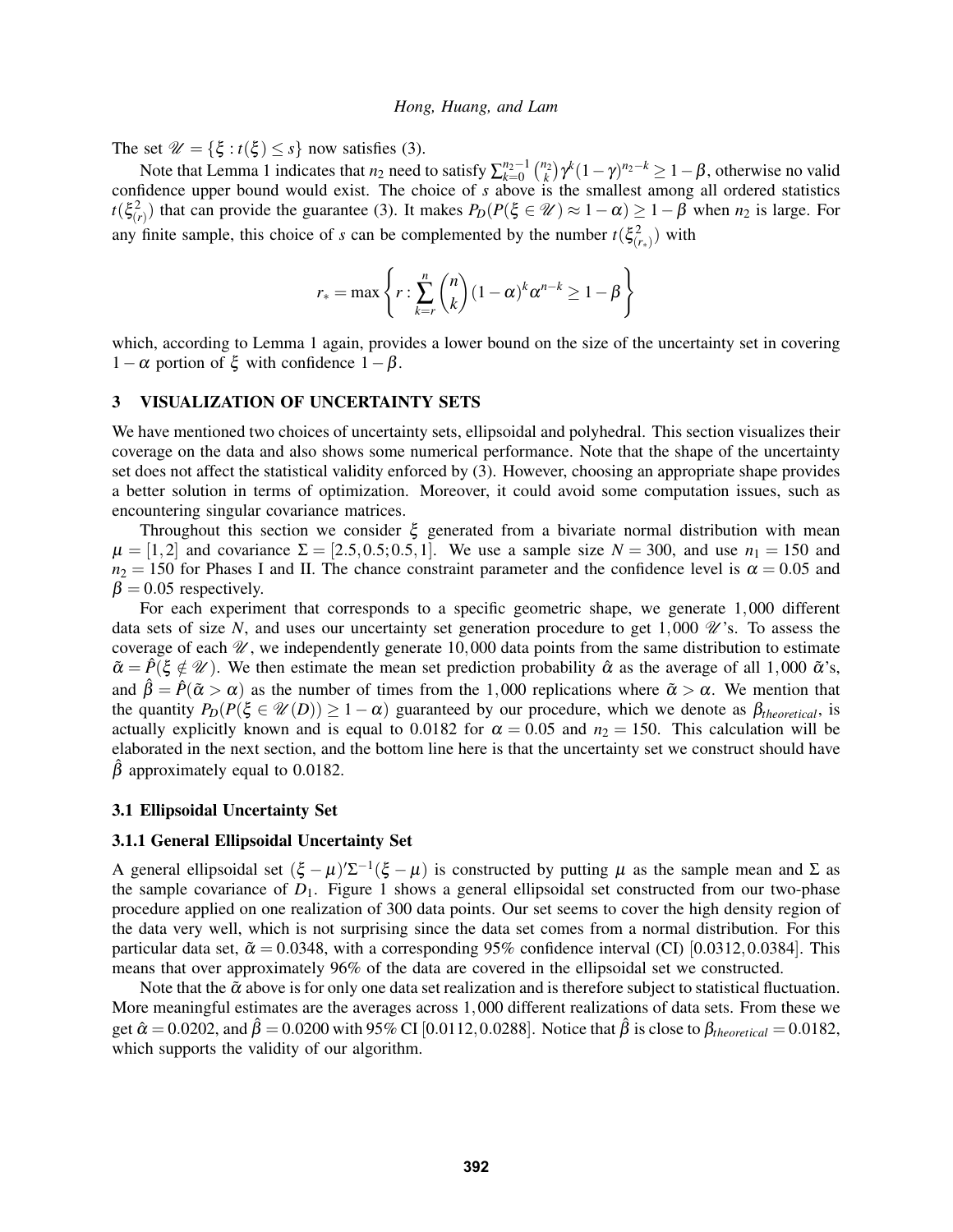

Figure 1: Ellipsoid uncertainty set. Figure 2: Ball uncertainty set.



Figure 3:  $\hat{\alpha}$  of three types of uncertainty set for 20 replications.

## 3.1.2 Ball Uncertainty Set

When sample size is small, constructing a general ellipsoidal set might cause computation difficulty since the estimated covariance matrix could be singular. In this case, we can replace the estimated covariance matrix  $\Sigma$  by an identity matrix. This gives us a ball uncertainty set. In other words, the construction of a ball only needs to estimate the center of the ball, which is taken to be the sample mean.

The downside of using a ball is also obvious. Since less parameters are included, the uncertainty set could not represent the high probability region of the data as well as the general ellipsoid. This is observed in Figure 2, where the constructed ball is much larger than the general ellipsoid and covers some area where not many data points are located at.

From 1,000 replications, we obtain  $\hat{\alpha} = 0.0201$  and  $\hat{\beta} = 0.0230$  with 95% CI [0.0136,0.0324]. Note that these numbers are similar to those of the general ellipsoidal set. This confirms the theoretical ground discussed before that the shape of the uncertainty set does not affect its statistical validity. The similar performances between general ellipsoids and balls could also be observed from Figure 3, which shows no significant pattern of differences in the value of  $\tilde{\alpha}$  across 20 different data sets.

### 3.1.3 Scaled Ball Uncertainty Set

Scaled ball is a compromise between general ellipsoid and ball. It reduces the data size requirement for Phase I compared to general ellipsoid, while providing a richer shape than ball. For a *d* dimensional problem, the number of estimator reduces from  $d(d+1)/2$  to *d*. A scaled ball is an ellipsoid with center set as the sample mean, and its covariance matrix is set as a diagonal matrix where each diagonal entry is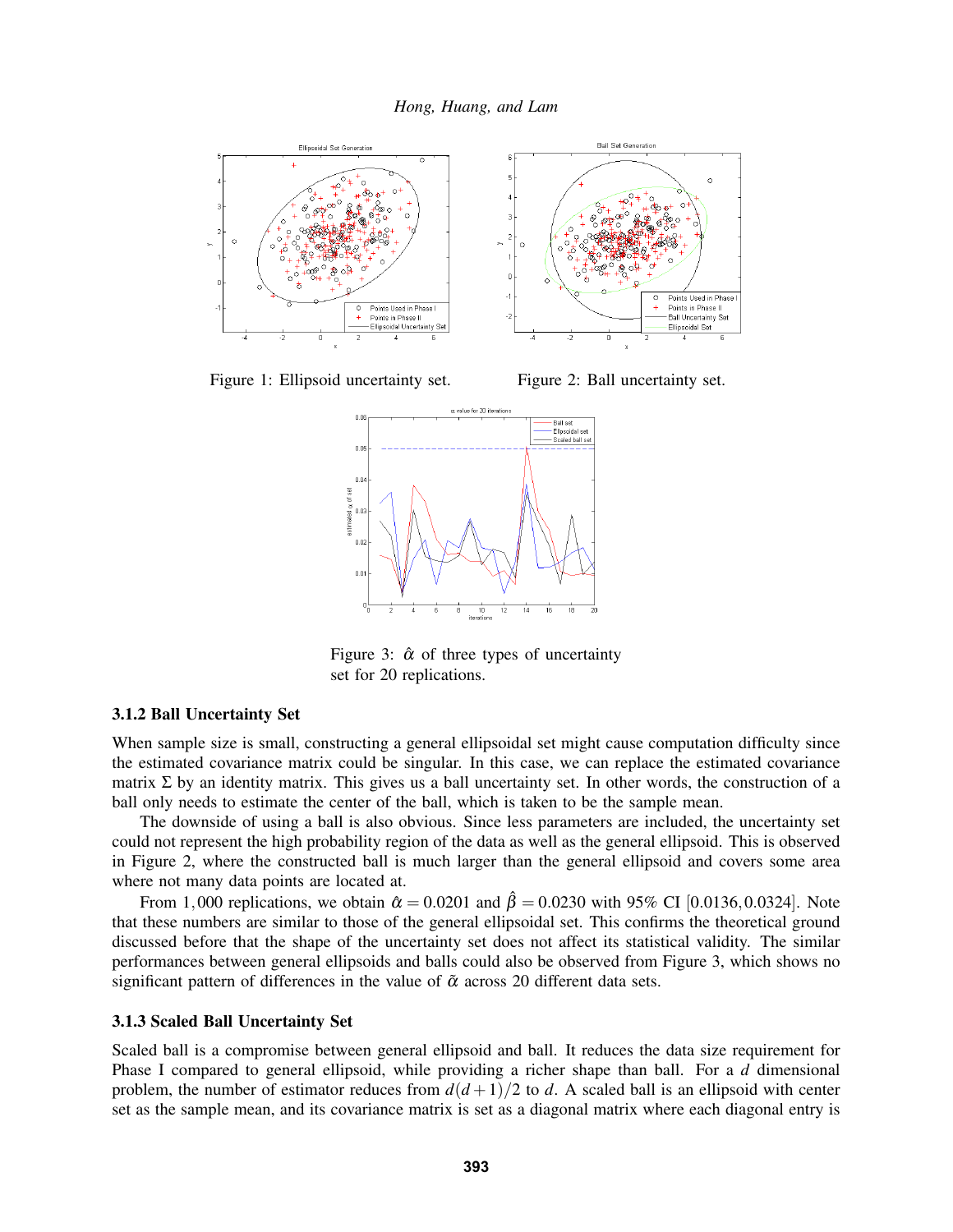

Figure 4: Scaled ball uncertainty set. Figure 5: Polytope uncertainty set.

the sample variance of each dimension of the data. From a statistical perspective, using such a covariance matrix is equivalent to assuming that different dimensions of the data are independent. It can also be viewed as applying the ball set on the data standardized by the marginal variances. These two approaches lead to the same result.

For the scaled ball in Figure 4, we have  $\tilde{\alpha} = 0.0091$  with 95% CI [0.0072,0.0110]. This value is rather small compared with the general ellipsoid and the ball we used before, indicating that the scaled ball we constructed covers more data than needed. But again, this is only for one data realization. The overall performance across 1,000 replications, measured by  $\hat{\alpha} = 0.0201$  and  $\hat{\beta} = 0.0160$  with 95% CI [0.0081,0.0239], is similar to the general ellipsoid and the ball used before. The similar performance is also confirmed by Figure 3, which shows the value of  $\tilde{\alpha}$  across 20 replications for all three types of sets.

Although scaled ball provides a richer model than ball, the performance of these two types of sets still depend largely on the problems to solve. For example, if the marginal variances of different dimensions are similar and the data set is not large, it is possible that ball has a better fit than scaled ball. The selection of uncertainty set geometry should be based on data exploration.

## 3.2 Polytope Uncertainty Set

Constructing a polytope using the convex hull of data set can be computationally intense for high-dimensional data. In an example we have tried with 10 dimensions(not shown here), the number of constraints for a single polytope set was 2,450,072. Comparing the tractability of RO reformulation (will be discussed more shortly), polytope is more tractable for single constraint but is less tractable than ellipsoid for multiple constraint problems.

Figure 5 shows the shape of a polytope set, whose size and coverage look similar to those of a general ellipsoidal set. The polytope in the figure has  $\tilde{\alpha} = 0.0388$  with 95% CI [0.0350,0.0426]. Over 1,000 replications, we get  $\hat{\alpha} = 0.0204$  and  $\hat{\beta} = 0.0190$  with 95% CI [0.0105,0.0275]. These statistics are similar to those of the ellipsoidal sets.

### 4 TRACTABILITY OF UNCERTAINTY SETS

In this section, we present some tractability results in implementing the RO. We first focus on a single linear chance constraint, whose RO relaxation is a robust linear program. In this case, both ellipsoidal and polytope uncertainty sets can be reformulated into tractable optimization problems.

**Theorem 1** (Ben-Tal and Nemrovski 1999). Given  $c \in \mathbb{R}^d$  and  $b \in \mathbb{R}$ , the RO

$$
\begin{array}{ll}\n\text{min} & c'x \\
\text{subject to} & a'x \le b \quad \forall a \in \mathcal{U}\n\end{array} \tag{4}
$$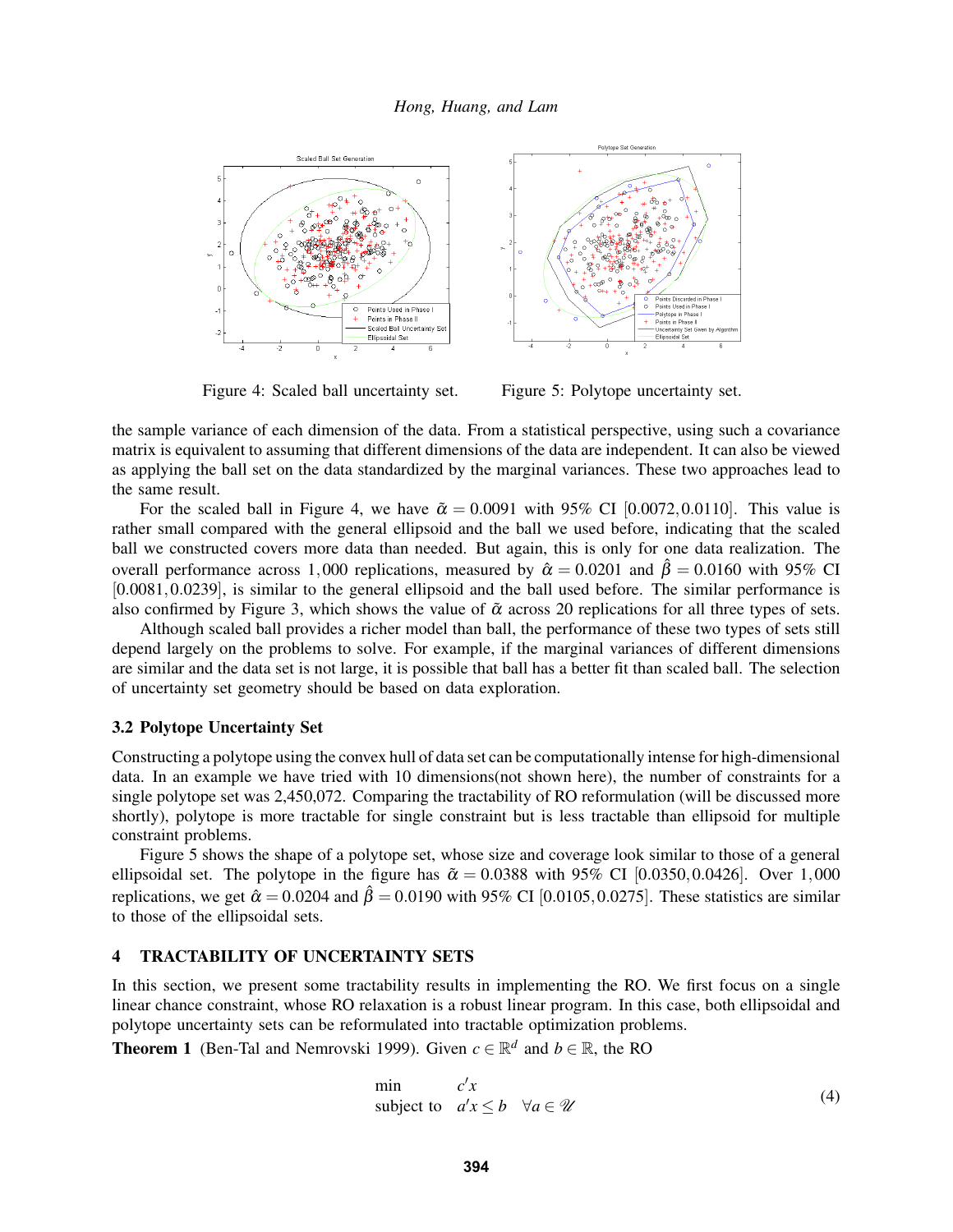where  $\mathcal{U} = \{a = \bar{a} + \Delta u : ||u||_2 \leq \rho\}$  for some fixed  $\bar{a} \in \mathbb{R}^d$ ,  $\Delta \in \mathbb{R}^{d \times d}$ ,  $\rho \in \mathbb{R}$ , for  $u \in \mathbb{R}^d$ , is equivalent to

min 
$$
c'x
$$
  
subject to  $a'x + \rho ||\Delta x||_2 \le b$ .

Following our previous notation,  $\xi = a$  is the random object,  $\rho =$  $\sqrt{s} \in \mathbb{R}$  and  $\Delta = \sqrt{\Sigma} \in \mathbb{R}^{d \times d}$  for an ellipsoid  $(\xi - \bar{a})' \Sigma^{-1} (\xi - \bar{a}) \leq s$ . As discussed in Section 3.1, the matrix  $\Sigma$  can be the sample covariance matrix, diagonized covariance, or the identity matrix.

On the other hand, we have

**Theorem 2** (Bertsimas et al. 2011). Given  $c \in \mathbb{R}^d$  and  $b \in \mathbb{R}$ , the RO in (4) where  $\mathcal{U} = \{a \in \mathbb{R}^d : Da \le e\}$ for fixed  $D \in \mathbb{R}^{l \times d}$ ,  $e \in \mathbb{R}^{l}$  is equivalent to

min  
subject to 
$$
p'e \leq b
$$
  
 $p'D = x$   
 $p \geq 0$ .

where  $x \in \mathbb{R}^d$  and  $p \in \mathbb{R}^l$  are the decision variables.

For multiple linear joint chance constraints with dependence among the constraints, only ellipsoidal set is tractable. More precisely, for a robust linear constraint  $Ax \leq b$  with uncertain  $A \in \mathbb{R}^{l \times d}$ , we can construct an ellipsoidal set on the vectorization of the matrix *A*.

**Theorem 3** (Bertsimas et al. 2004). Given  $c \in \mathbb{R}^d$  and  $b \in \mathbb{R}^l$ , the RO

$$
\begin{array}{ll}\text{min} & c'x\\ \text{subject to} & Ax \leq b \quad \forall A \in \mathcal{U} \end{array}
$$

where

$$
\mathscr{U} = \{A : ||M(\text{vec}(A) - \text{vec}(\bar{A}))||_2 \leq \rho\},\
$$

for fixed  $\bar{A} \in \mathbb{R}^{l \times d}$ ,  $M \in \mathbb{R}^{ld}$ ,  $\rho \in \mathbb{R}$ , and  $vec(A)$  as the vectorization of *A*, is equivalent to

min 
$$
c'x
$$
  
subject to  $\bar{A}'_i x + \rho ||(M')^{-1}x_i||_2 \le b_i$ ,  $i = 1,...,m$ ,

where  $\bar{A}_i \in \mathbb{R}^d$  is the *i*-th row of  $\bar{A}$ , and  $x_i \in \mathbb{R}^{(ld)\times 1}$  contains  $x \in \mathbb{R}^d$  in entries  $(i-1)d+1$  through *id* and 0 elsewhere.

## 5 STRATEGY FOR SPLITTING DATA

This section presents some comparison of numerical performances among different data sizes for Phases I and II. As we have discussed previously, Phase I data are used to calibrate the shape of the uncertainty set, and its geometric type and the sample size at this phase affects the optimality level of the RO in approximating the CCP.

Using our previous notation, the random object  $\xi$  is a random matrix A in this case.

The joint CCP we consider in this section is linear with 11 variables and 15 constraints:

min 
$$
c'x
$$
  
subject to  $P(Ax \le b) \ge 1 - \alpha$   
 $x \ge 0$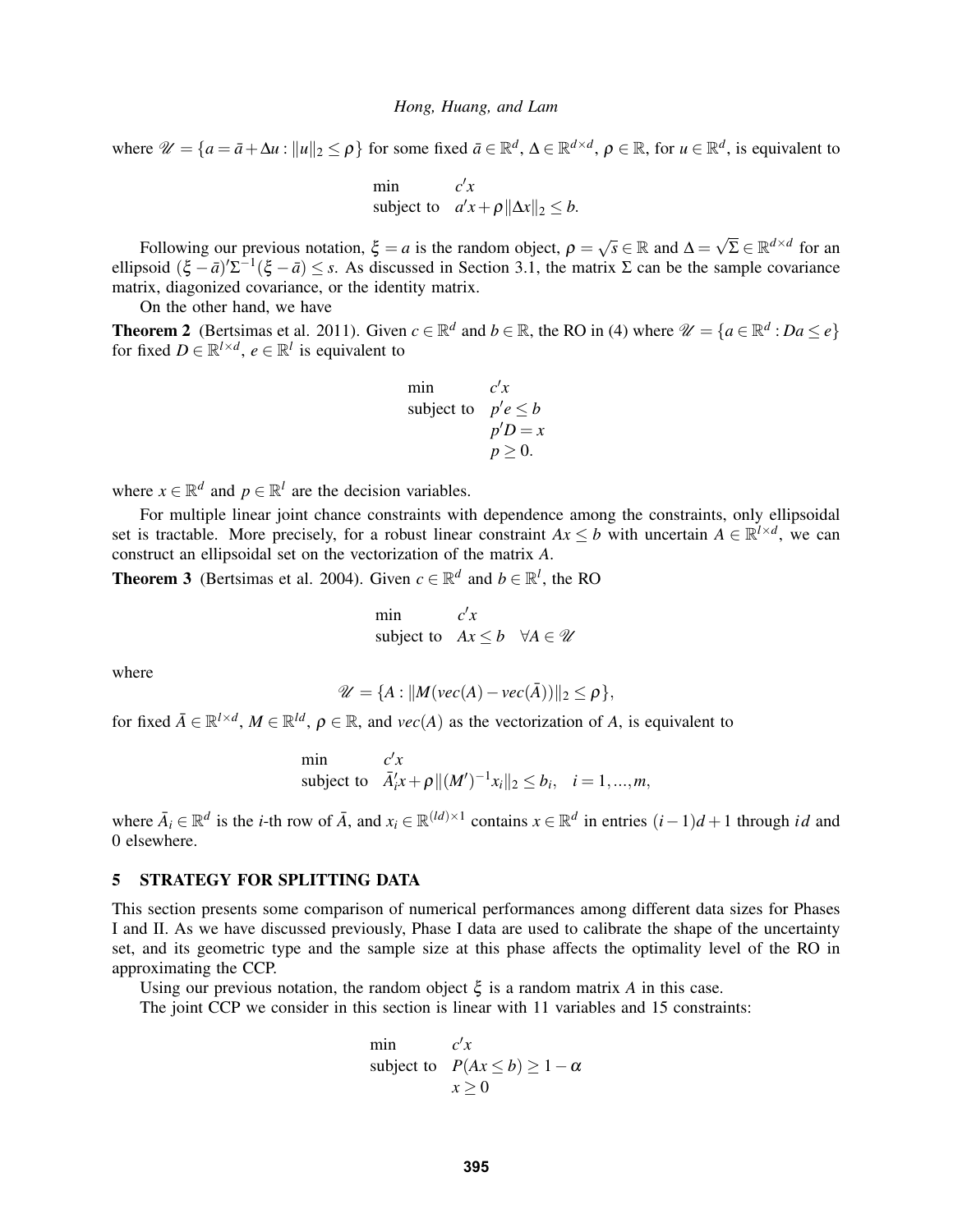where  $A \in \mathbb{R}^{l \times d}$  is a random matrix generated using  $vec(A) \sim \mathcal{N}(vec(\overline{A}), \Sigma)$ , with  $\Sigma$  created by multiplying a random matrix by its own transpose, and

|             | 14 | 18       | 15       | 14       | 14       | 10           | 15       | 18           | 26       | 15       | 34           |       | 5200 |       |        |  |
|-------------|----|----------|----------|----------|----------|--------------|----------|--------------|----------|----------|--------------|-------|------|-------|--------|--|
|             | 98 | 24       | 14       | 14       | 14       | 0            | $\Omega$ | 30           | 0        | 0        | $\mathbf{0}$ |       | 4150 |       |        |  |
|             | 40 | 4        | 14       | 14       | 14       | $\mathbf{0}$ | 40       | $\mathbf{0}$ | 30       | 0        | $\mathbf{0}$ |       | 3550 |       | $-139$ |  |
|             | 28 | 6        | 13       | 14       | 15       | 55           | $\Omega$ | 20           | 0        | 20       | $\mathbf{0}$ |       | 3450 |       | $-88$  |  |
|             | 22 | 4        | 13       | 15       | 12       | $\Omega$     | 55       | $\Omega$     | $\Omega$ | 50       | $\mathbf{0}$ |       | 1600 |       | $-133$ |  |
|             | 22 | 4        | 13       | 13       | 12       | 0            | $\Omega$ | 55           | $\theta$ | 0        | $\mathbf{0}$ |       | 950  |       | $-137$ |  |
|             | 22 | 6        | 13       | 13       | 12       | $\Omega$     | 10       | $\Omega$     | 55       | $\Omega$ | $\mathbf{0}$ |       | 3800 |       | $-165$ |  |
| $\bar{A} =$ | 26 | 58       | 15       | 15       | 12       | $\Omega$     | $\Omega$ | 10           | 0        | 55       | $\mathbf{0}$ | $b =$ | 3950 | $c =$ | $-80$  |  |
|             | 6  | 40       | 13       | $\Omega$ | $\Omega$ | $\mathbf{0}$ | $\Omega$ | $\Omega$     | 30       | $\Omega$ | 55           |       | 2700 |       | $-120$ |  |
|             | 6  | 12       | 13       | 13       | 26       | $\mathbf{0}$ | $\Omega$ | $\Omega$     | $\Omega$ | $\Omega$ | $\mathbf{0}$ |       | 2300 |       | $-150$ |  |
|             | 6  | 18       | 12       | 12       | 12       | $\Omega$     | 20       | $\Omega$     | $\Omega$ | 10       | $\mathbf{0}$ |       | 3100 |       | $-100$ |  |
|             | 6  | 18       | 15       | 14       | 14       | $\Omega$     | $\Omega$ | $\Omega$     | 10       | $\Omega$ | $\mathbf{0}$ |       | 4200 |       | $-150$ |  |
|             | 16 | $\Omega$ | $\Omega$ | 12       | 35       | 50           | 50       | $\Omega$     | $\Omega$ | $\Omega$ | $\mathbf{0}$ |       | 5200 |       | $-110$ |  |
|             | 20 | $\Omega$ | 10       | 36       | 50       | $\Omega$     | $\Omega$ | 50           | 50       | $\Omega$ | $\mathbf{0}$ |       | 5200 |       |        |  |
|             | 16 | 0        | 0        | 12       | 35       | $\mathbf{0}$ | 10       | 0            | 0        | 50       | 50           |       | 3600 |       |        |  |

Even though this is a specific example, its numerical results will provide some general insights. As in Section 3, we perform 1,000 replications for each setting. For each replication, we compute  $\tilde{\alpha} = \hat{P}(A \notin \mathcal{U})$ from 10,000 independently generated data points to approximate the coverage of  $\mathcal U$ . We output the sample mean and standard deviation of  $\tilde{\alpha}$  across 1,000 replications, and also  $\hat{\beta} = \hat{P}(\hat{\alpha} > \alpha)$  as an estimate of the confidence level. In addition, we also look at the mean and standard deviation of the optimal values (o.v.) across these replications.

## 5.1 Phase I Data

We first investigate the effect of sample size in Phase I. Fixing  $n_2 = 554$  and using different values for  $n_1$ , we run our experiments using ball and general ellipsoid. The results are in Table 1.

| $n_2 = 554$ |                |           |          |
|-------------|----------------|-----------|----------|
| Ball        | n <sub>1</sub> | o.v. mean | o.v. std |
|             | 15             | $-2720.9$ | 147.0181 |
|             | 200            | $-2782.6$ | 99.1025  |
|             | 500            | $-2786.4$ | 102.4721 |
| Ellipsoid   | n <sub>1</sub> | o.v. mean | o.v. std |
|             | 200            | $-1108.5$ | 69.5881  |
|             | 500            | $-2488.9$ | 79.0381  |
|             | 4000           | $-2788.7$ | 98.4885  |

Table 1: Optimality performances when fixing  $n_2$  and changing  $n_1$ .

Note that using ball sets gives much better performances than general ellipsoids in the case of small sample. General ellipsoids only catch up the performance of balls for  $n_1 = 15$  when  $n_1$  is large as 4000. This can be explained by the fact that constructing a ball only requires estimating its center, whereas constructing a general ellipsoid requires additionally estimating a covariance matrix, which has a lot more parameters. With small sample, estimation of the covariance matrix tends to be poor, thus downgrading the capability of the ellipsoid to cover a high probability region of the distribution. On the other hand, however, the room for improvement is not significant for a ball as we increase  $n_1$ , as shown by the similar o.v. means for  $n_1 = 200$  and 500. This is because ball is a simple geometry that is parametrized by only few parameters.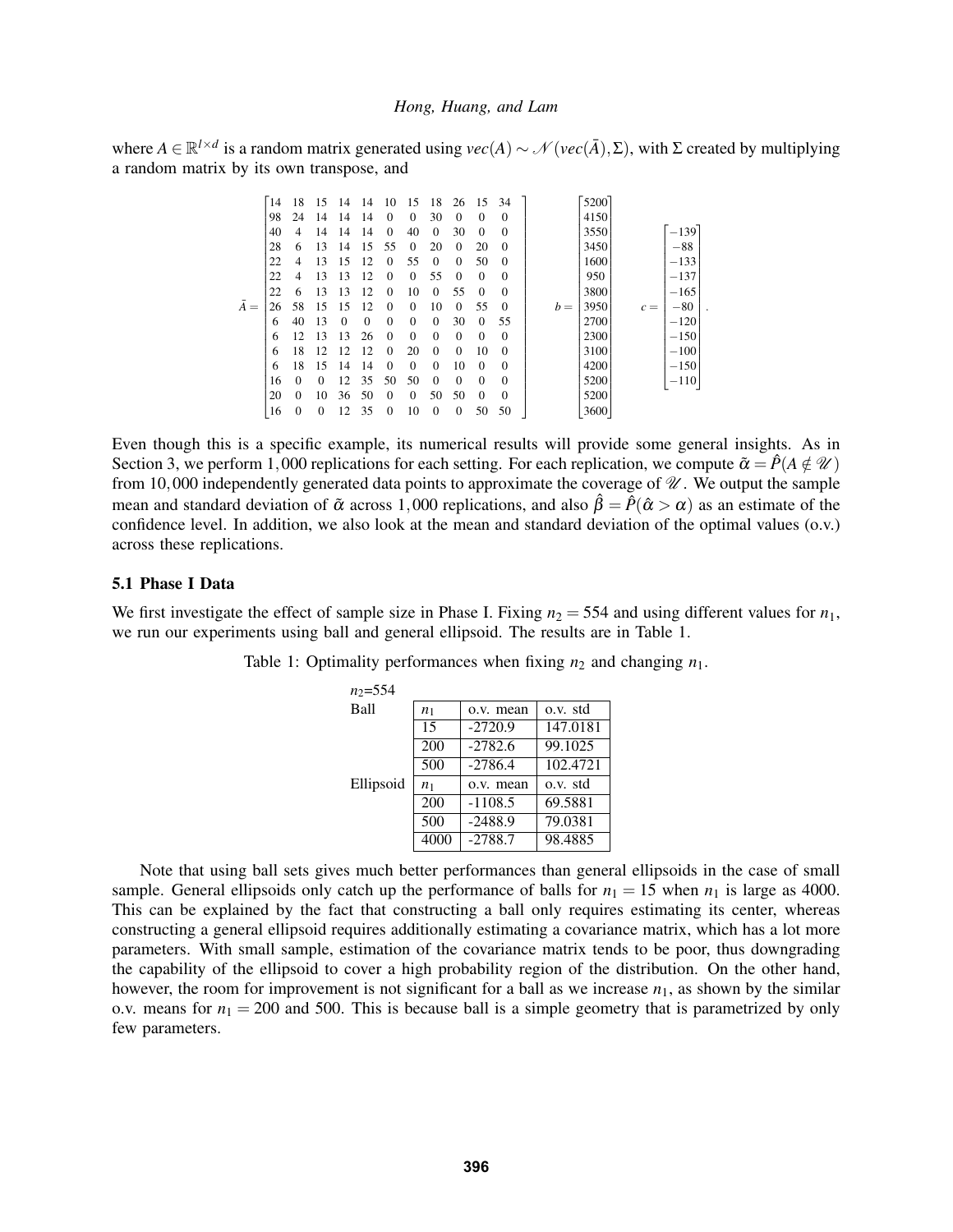## 5.2 Phase II Data

We investigate the effect of sample size in Phase II. Note that for a given  $n_2$ , we can compute, using the argument in Lemma 1,

$$
\beta_{theoretical} = P_D(P(A \in \mathcal{U}) \ge 1 - \alpha) = 1 - \sum_{k=0}^{r^*-1} {n \choose k} (1 - \alpha)^k \alpha^{n-k}
$$

which represents the theoretical confidence level in using our procedure. Figures 6 and 7 illustrate how β*theoretical* changes with *n*2.



Figure 6:  $\beta_{theoretical}$  against  $n_2$  when  $\beta$  = Figure 7:  $\beta_{theoretical}$  against  $n_2$  when  $\beta$  = 0.05 and  $\alpha = 0.05$ . 0.01 and  $\alpha = 0.01$ .

Note that  $\beta_{theoretical}$  is not strictly increasing with *n*<sub>2</sub>. In the case  $\beta = 0.05$  and  $\alpha = 0.05$ , local maximum of  $\beta_{theoretical}$  occurs at  $n_2$  =59, 93, 124, 153, 181... In theory, these are the preferred values of  $n_2$ . Table 2 shows how  $n_2$  affects the optimal solution, with fixed  $n_1 = 500$ .

| $n = 300$      |       |                       |                          |                         |           |          |
|----------------|-------|-----------------------|--------------------------|-------------------------|-----------|----------|
| n <sub>2</sub> | Â     | $\beta_{theoretical}$ | mean of $\tilde{\alpha}$ | std of $\tilde{\alpha}$ | o.v. mean | o.v. std |
| 59             | 0.039 | 0.0485                | 0.0159                   | 0.0155                  | $-2402.3$ | 101.0091 |
| 124            | 0.047 | 0.0495                | 0.0241                   | 0.0137                  | $-2446.1$ | 86.4363  |
| 312            | 0.043 | 0.0484                | 0.0319                   | 0.0097                  | $-2475.5$ | 83.135   |
| 553            | 0.037 | 0.0312                | 0.0343                   | 0.0079                  | $-2481$   | 81.2055  |
| 554            | 0.057 | 0.0491                | 0.0362                   | 0.0083                  | $-2488.9$ | 79.0381  |
| 555            | 0.05  | 0.0482                | 0.0361                   | 0.0078                  | $-2487.4$ | 81.2099  |

Table 2: Optimality and feasibility performances when fixing  $n_1$  and changing  $n_2$ .

As  $n_2$  increases,  $\tilde{\alpha}$  has a trend to go closer to 0.05, which leads to a better solution. However, if we compare the last 3 rows, we observe that the local maximum of  $\beta_{theoretical}$  (i.e.,  $n_2 = 554$ ) we mentioned above gives better results both on the mean of  $\tilde{\alpha}$  and the optimal value.

#### 5.3 Balance of Two Phases

*n*1=500

We now fix the total sample size *N* and investigate the balance between  $n_1$  and  $n_2$ . We first set  $N = 500$ , and use ball sets. Table 3 shows our performances using different partitions of  $n_1$  and  $n_2$ .

Since only few parameters in the center needs to be estimated in Phase I, the importance of  $n_2$  dominates  $n_1$  in this case. It appears that  $n_1 = 66$  and  $n_2 = 434$  gives the best solution among all.

We next increase *N* to 5,000, and use general ellipsoidal sets. Table 4 shows that generally more  $n_1$  is preferable, which coincides with our intuition that more data now supports better shape estimation and hence better solutions. As a comparison, using a ball set with  $n_1 = 500$  and  $n_2 = 4500$  only gives an optimal solution with mean value -2.90E+03.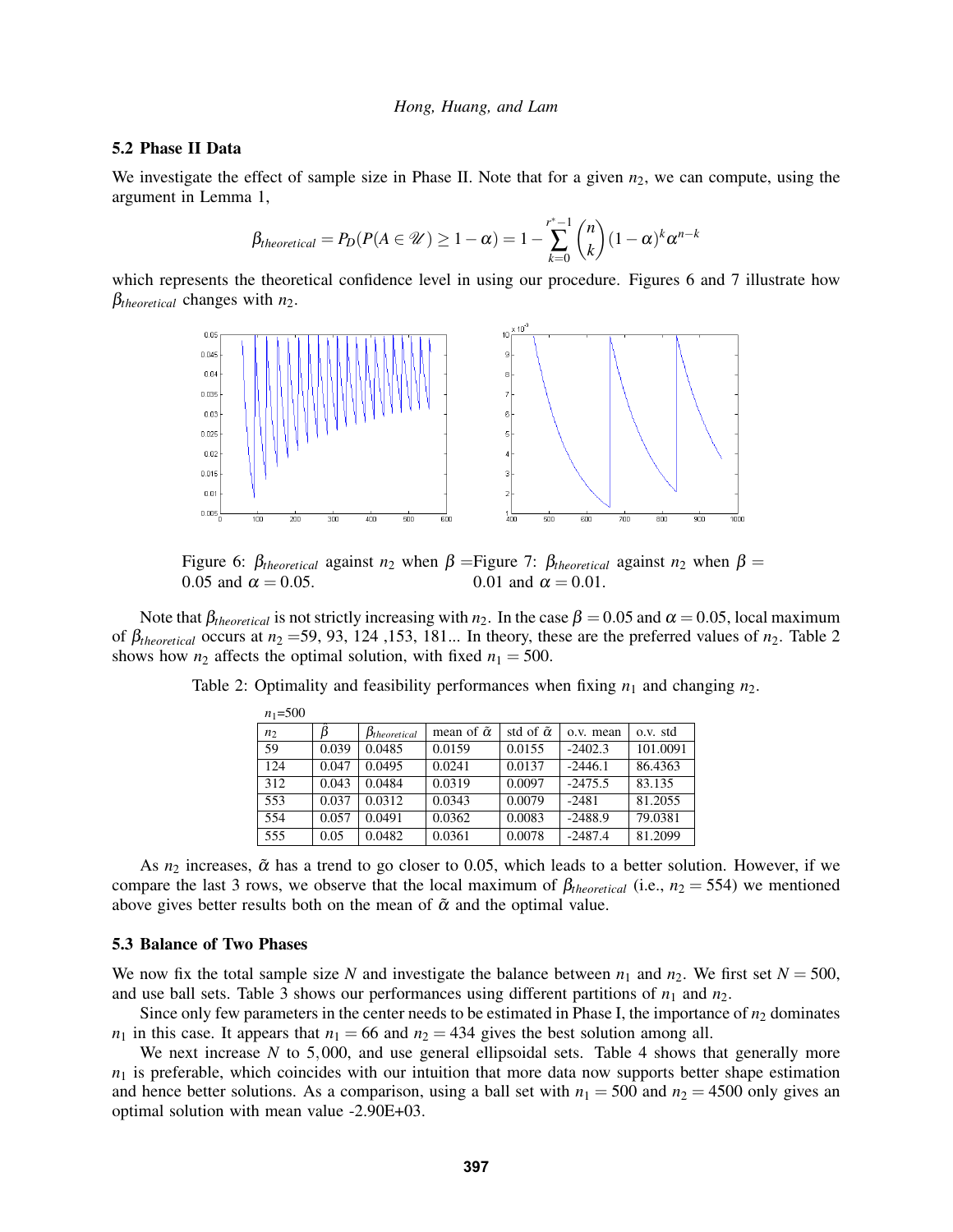| n <sub>1</sub> | n,  |       | $\beta_{theoretical}$ | mean of $\tilde{\alpha}$ | std of $\tilde{\alpha}$ | o.v. mean      | o.v. std |
|----------------|-----|-------|-----------------------|--------------------------|-------------------------|----------------|----------|
| 400            | 100 | 0.033 | 0.0371                | 0.0189                   | 0.013                   | $-2.49E + 0.3$ | 237.699  |
| 375            | 125 | 0.068 | 0.0478                | 0.0248                   | 0.0144                  | $-2.60E + 0.3$ | 220.9415 |
| 240            | 260 | 0.055 | 0.0499                | 0.0309                   | 0.0105                  | $-2.71E+0.3$   | 143.3216 |
| 164            | 336 | 0.048 | 0.0487                | 0.0326                   | 0.01                    | $-2.73E+03$    | 131.694  |
| 66             | 434 | 0.055 | 0.0488                | 0.0345                   | 0.0091                  | $-2.75E+03$    | 119.9492 |
| 18             | 482 | 0.059 | 0.0488                | 0.0356                   | 0.0088                  | $-2.73E+03$    | 134.5421 |

Table 3:  $N = 500$  using ball set.

Table 4:  $N = 5,000$  using general ellipsoid set.

| n <sub>1</sub> | n <sub>2</sub> |       | $\beta_{theoretical}$ | mean of $\tilde{\alpha}$ | std of $\tilde{\alpha}$ | o.v. mean     | o.v. std |
|----------------|----------------|-------|-----------------------|--------------------------|-------------------------|---------------|----------|
| 4740           | 260            | 0.051 | 0.0499                | 0.03                     | 0.0108                  | $-3.03E + 03$ | 39.9961  |
| 4000           | 1000           | 0.054 | 0.0433                | 0.0389                   | 0.0067                  | $-3.04E + 03$ | 35.8851  |
| 3000           | 2000           | 0.058 | 0.0423                | 0.0418                   | 0.0049                  | $-3.02E + 03$ | 39.4966  |
| 2000           | 3000           | 0.066 | 0.0488                | 0.0436                   | 0.0043                  | $-2.98E+03$   | 48.1733  |

## 6 COMPARISON WITH SCENARIO GENERATION APPROACH

In this section we further illustrate the strength of our approach under a small dataset. We use a linear programming problem that has only a single chance constraint and *d* decision variables. We use a single chance constraint because the optimal solution and the left-hand side of the constraint for any solution can be evaluated easily. This makes it convenient to compare the performance of our approach and the scenario generation (SG) approach of Calafiore and Campi (2005). In addition, we also compare the performance of different types of uncertainty sets used in our approach.

We assume that there are only  $N = 120$  data points and the problem is

$$
\begin{array}{ll}\text{min} & c'x\\ \text{subject to} & P(a'x \le b) \ge 1 - \alpha \end{array}
$$

where  $a \sim \mathcal{N}(\bar{a}, \Sigma)$ ,  $\Sigma$  is created by multiplying a random matrix by its own transpose, and *c* is set initially by randomly generated as  $c_i = 20(1+\varepsilon_i)$ , where  $\varepsilon_i \sim N(0,1)$  and  $a = -c$ ,  $b = 1200$ . In addition, we set  $\alpha = \beta = 0.05$ , and we split the data equally between the first and second phases, i.e.,  $n_1 = n_2 = 60$ .

We consider three instances of the problem, each with a different dimension *d*, i.e.,  $d = 11,50,100$ , and for each instance, we use independently generated data to solve the problem 1,000 times. We use the average and standard deviation of the optimal value as the measure of the "optimal level" of each algorithm. We then compute the left-hand side of the chance constraint at the obtained solution  $x_u$ , i.e.,  $\tilde{\alpha} = P(a'x_u > b)$ (note that this definition of  $\tilde{\alpha}$  is different from in Sections 3 and 5, and captures the conservativeness relative to the solution), and estimate the constraint violation probability, i.e.,  $\tilde{\beta} = P_D(\tilde{\alpha} > \alpha)$ . Note that, by the definitions of  $\alpha$  and  $\beta$ , we expect  $\tilde{\alpha} \leq \alpha$  and  $\tilde{\beta} \leq \beta$  for our approach. We also compute  $\tilde{\alpha}$  and  $\tilde{\beta}$  of the SG approach with the given dataset to see whether they satisfy  $\tilde{\alpha} < \alpha$  and  $\tilde{\beta} < \beta$ . For each instance, we run our approach 1,000 times, each with an independently generated dataset, and report the estimated mean and standard deviation of the optimal values (o.v.), the estimated mean and standard deviations of  $\tilde{\alpha}$ , and the estimated  $\beta$  and its 95% lower and upper confidence bounds in corresponding tables (Tables 5, 6 and 7 correspond to the instances  $d = 11$ , 50 and 100).

We first consider the instance where  $d = 11$ , the true optimal value of the problem is  $-1196.7$ , and the results are reported in Table 5. Because the sample size is not sufficient for the SG approach to deliver the desired  $\alpha$  and  $\beta$  levels, we observe that its average  $\tilde{\alpha}$  is above  $\alpha = 0.05$  and its solution violates the chance constraint with a high probability  $\tilde{\beta}$ . Among the three types of uncertainty sets used in our approach, the ellipsoidal set has the best performance, while the scaled ball and ball sets are more conservative. As well known in the literature, RO approach gives conservative solutions. This also appears in our results, as both  $\tilde{\alpha}$  and  $\tilde{\beta}$  are close to zero, indicating a high level of conservativeness.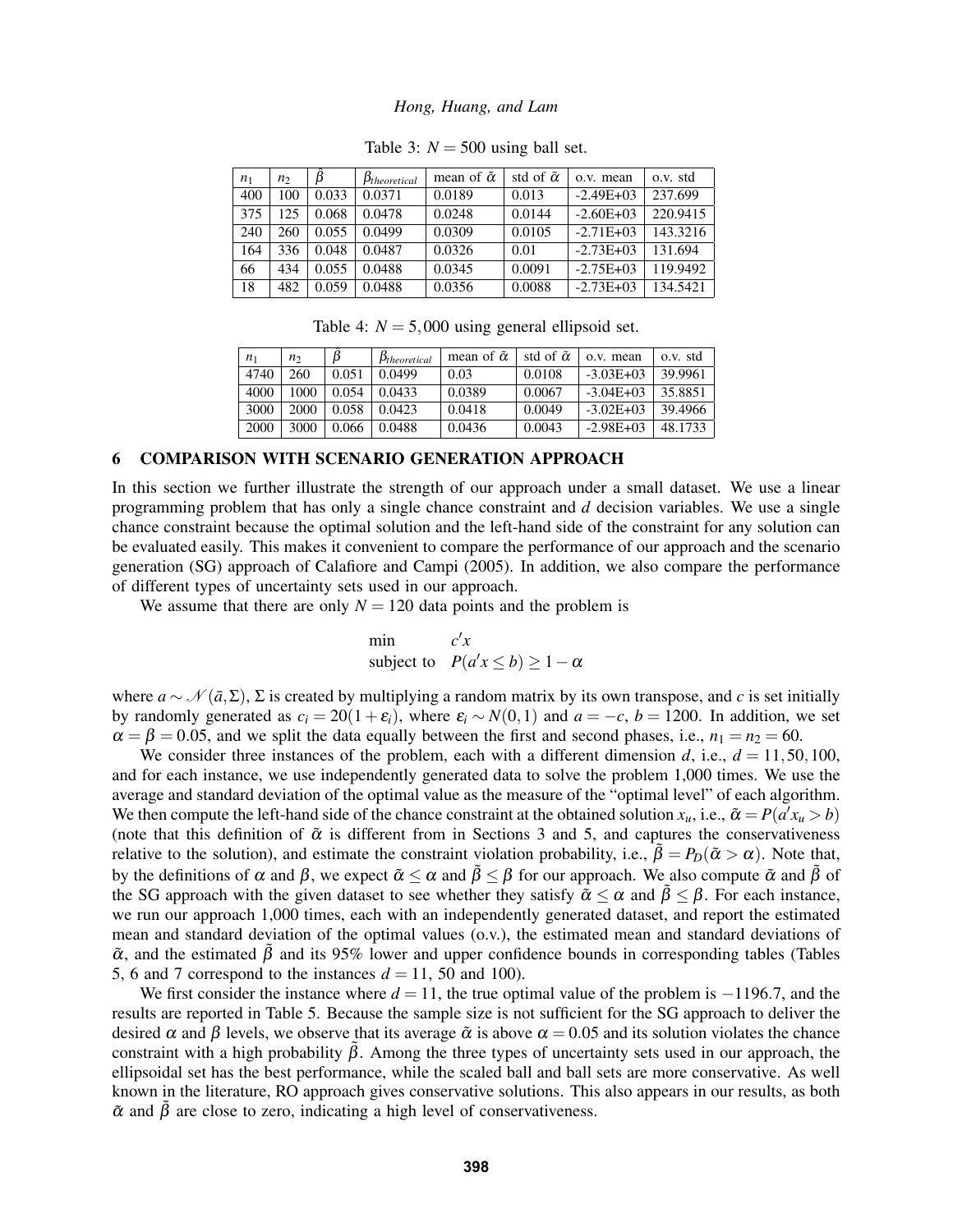|                          | SG         | ellipsoid  | scaled ball | <b>ball</b> |
|--------------------------|------------|------------|-------------|-------------|
| o.v. mean                | $-1196.60$ | $-1189.30$ | $-946.25$   | $-934.12$   |
| o.v. std                 | 0.465      | 1.456      | 31.918      | 31.031      |
| $\tilde{\alpha}$ mean    | 0.0924     | 1.27E-05   | 1.85E-04    | 1.68E-04    |
| $\tilde{\alpha}$ std     | 0.0277     | 4.58E-05   | 5.90E-04    | 5.49E-04    |
|                          | 0.9620     | $\Omega$   |             | 0           |
| $\tilde{\beta}$ CI lower | 0.9500     | 0          |             | $\Omega$    |
| CI upper                 | 0.9740     |            |             | $\Omega$    |

Table 5: The instance with  $d = 11$ .

|                       | SG         | ellipsoid  | scaled ball | <b>ball</b> |
|-----------------------|------------|------------|-------------|-------------|
| o.v. mean             | $-1197.90$ | $-1152.05$ | $-924.31$   | $-922.93$   |
| o.v. std              | 0.695      | 12.847     | 13.485      | 12.510      |
| $\tilde{\alpha}$ mean | 0.4108     | 1.18E-04   | 5.07E-17    | 3.87E-17    |
| $\tilde{\alpha}$ std  | 0.0402     | 5.46E-04   | 7.19E-16    | $7.02E-16$  |
| ß                     | 1.0000     | $\Omega$   |             | 0           |
| CI lower              | 1.0000     | $\Omega$   | 0           | 0           |
| CI upper              | 1.0000     | $\Omega$   |             | 0           |
|                       |            |            |             |             |

Table 6: The instance with  $d = 50$ .

Table 7: The instance with  $d = 100$ .

|                       | SG | scaled ball | ball      |
|-----------------------|----|-------------|-----------|
| o.v. mean             |    | $-831.50$   | $-828.15$ |
| o.v. std              |    | 11.582      | 11.253    |
| $\tilde{\alpha}$ mean |    |             | 0         |
| $\tilde{\alpha}$ std  |    |             | 0         |
|                       |    |             | 0         |
| CI lower              |    |             | 0         |
| CI upper              |    |             |           |

We now increase *d* to 50, and the true optimal value is −1195.01. Among the 1,000 replications of the experiments, SG approach detects that its sample problem is unbounded for 28 times. Even though we eliminate those unbounded cases in the results reported in Table 6, the solution given by SG still violates the chance constraint in every replications, i.e.,  $\tilde{\beta} = 1$ . In the meanwhile, the solutions found by our approach satisfy the constraint and the performance is similar to the instance of  $d = 11$ .

When  $d = 100$ , the true optimal value is  $-1196.32$ . For this instance, SG approach encounters unbounded sample problems in all 1,000 replications. Therefore, we have no results to report in Table 7 for SG approach. Because the dimension is too large for 60 Phase I data to give a valid estimate of the covariance matrix, we only apply the scaled ball and ball sets in our approach. Again, our approach finds solutions that satisfy the constraint but are conservative.

## ACKNOWLEDGMENTS

The research of L. Jeff Hong was partially supported by the Hong Kong Research Grants Council under projects GRF613213 and GRF16203214. The research of Zhiyuan Huang and Henry Lam was partially supported by the National Science Foundation under grants CMMI-1400391/1542020 and CMMI-1436247/1523453.

### **REFERENCES**

Ben-Tal, A., L. El Ghaoui, and A. Nemirovski. 2009. *Robust Optimization*, Princeton University Press.